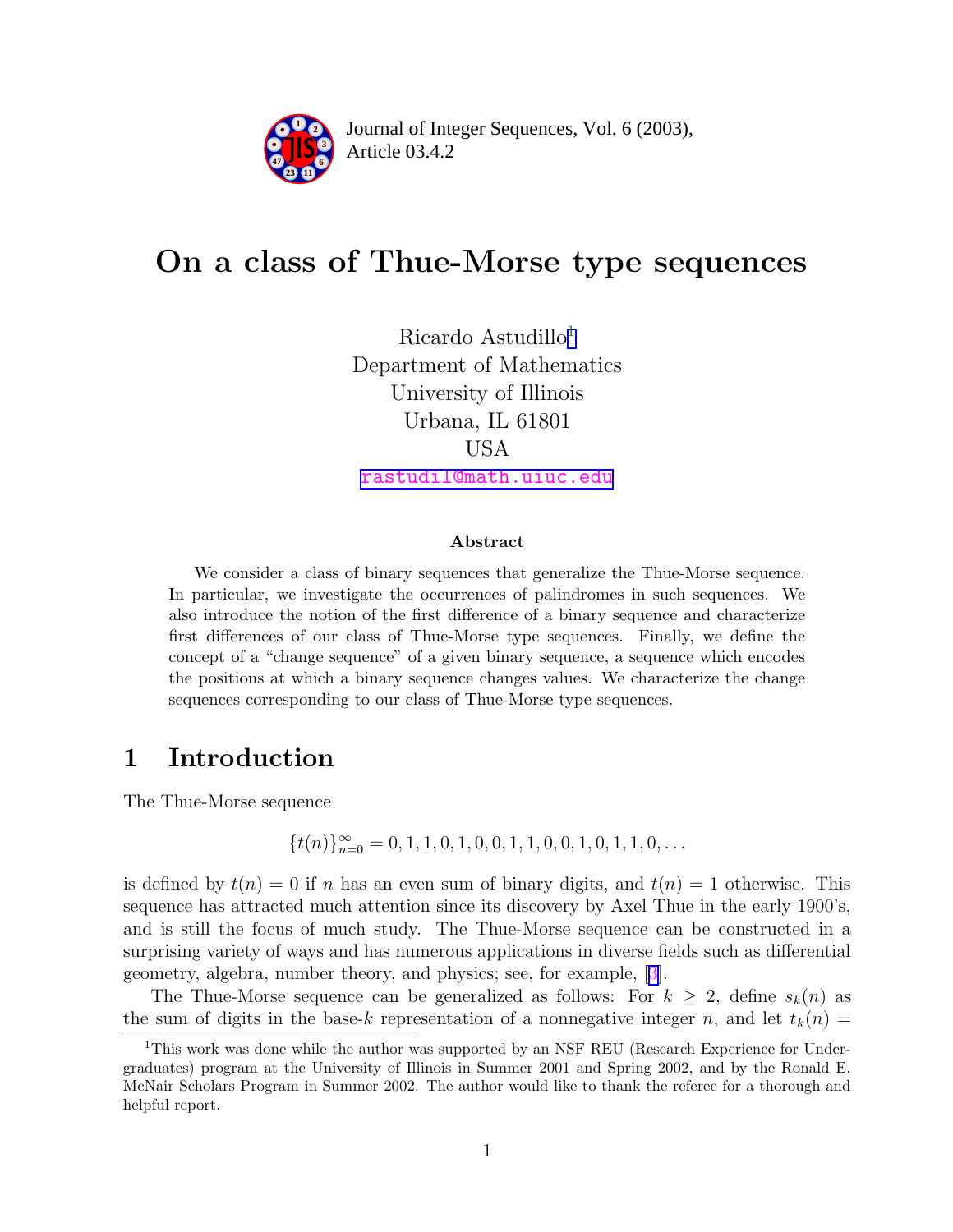<span id="page-1-0"></span> $s_k(n) \mod 2$ . The sequence  $\{t_k(n)\}_{n=0}^{\infty}$  is thus a binary sequence, and the special case  $k=2$ yields the Thue-Morse sequence  $t_2(n) = t(n)$ .

In a recent paper, Allouche and Shallit [[4](#page-10-0)] investigated palindromes in the sequences  $\{t_k(n)\}\$ . Here a palindrome is defined in the usual sense: a sequence digits is a palindrome if it reads the same forward and backward. For example, in the Thue-Morse sequence, the first four terms 0,1,1,0 form a palindrome, as do the first 16 terms. Allouche and Shallit proved the following result:

**Theorem A (Allouche and Shallit [\[4\]](#page-10-0)).** For all  $k \geq 2$ , the sequence  $\{t_k(n)\}_{n=0}^{\infty}$  contains palindromes of arbitrary length.

In our main result, Theorem [5.1,](#page-9-0) we generalize this result to a larger class of binary sequences (which contains the sequences  $\{t_k(n)\}\)$ . These sequences also can be defined as fixed points of a class of mappings on binary words.

In the course of proving this result, we introduce the concept of the first difference of a binary sequence. In Theorem [4.1](#page-5-0) we characterize the first differences of our class of Thue-Morse type sequences. The characterization involves another class of maps, so-called Toeplitz maps, which we study in Section 2.

We relate the first difference to another concept, that of a change sequence of a binary sequence. This is a sequence which encodes the positions at which the sequence changes values. In a recent paper, Allouche et al. [[1\]](#page-10-0) determined the change sequence of the Thue-Morse sequence and proved the following result:

**Theorem B (Allouche et al. [[1\]](#page-10-0)).** Let S be the set of integers n such that  $t_2(n-1) \neq t_2(n)$ , i.e.,

$$
S = \{1, 3, 4, 5, 7, 9, 11, 12, 13, 15, \ldots\}.
$$

Then S is the set of integers n such that an even power of 2 exactly divides n.

In Theorem [3.1](#page-3-0) we generalize this result to our class of Thue-Morse type sequences.

### 2 Notation and Preliminaries

We consider the set  $\Sigma^*$  of finite words over the alphabet  $\Sigma = \{0, 1\}$ . We also consider the set  $\Sigma^{\infty}$  of infinite and finite words over  $\Sigma$ . For a finite word w we let  $|w|$  denote the length of w, and we set  $|w| = \infty$  if w is an infinite word. We denote the *i*th letter of w by  $w(i)$ , i.e.,  $w(i) = t_i$  if  $w = t_1 t_2 \dots t_b$ , where  $t_k \in \Sigma$  for all k. Given two words  $w_1$  and  $w_2$ , we let  $w_1 w_2$ denote the word obtained by the concatenation of  $w_2$  to the right of  $w_1$ . The concatenation of an arbitrary finite or infinite sequence of words is denoted analogously. We define the *complement* of w to be the word obtained by interchanging the letters 0 and 1 in  $w$ , or equivalently, by adding 1 modulo 2 to each letter of w. We denote the complement of w by  $\overline{w}$ .

We next define two morphisms,  $\phi_w$  and  $\psi_w$ , on  $\Sigma^{\infty}$ .

Let w be a word with  $|w| \geq 2$ . We let  $\phi_w : \Sigma^{\infty} \to \Sigma^{\infty}$  be the morphism defined by

$$
\phi_w(0) = w,
$$
  

$$
\phi_w(1) = \overline{w}.
$$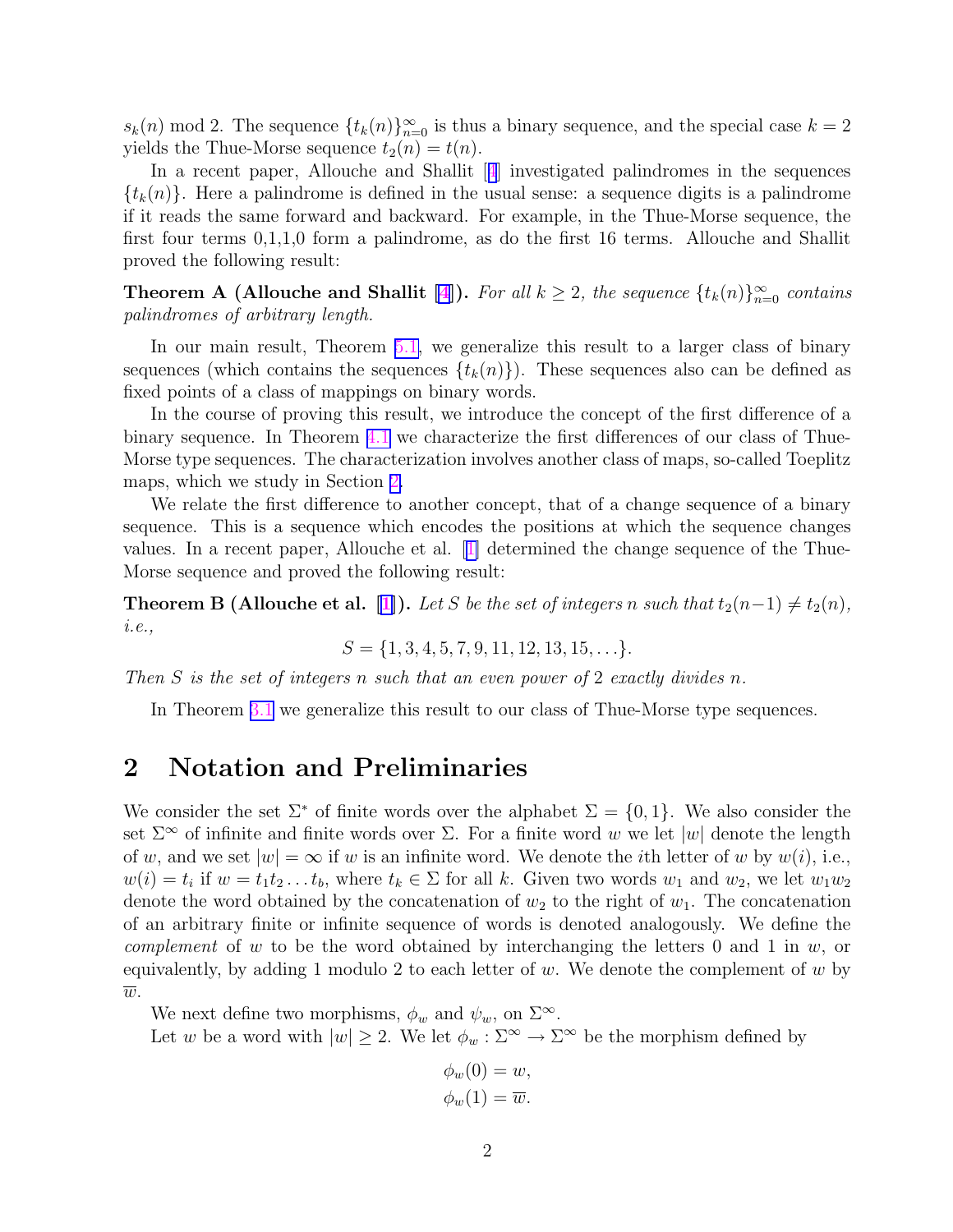It is not hard to see that if  $|w| \geq 2$  and  $w(1) = 0$ , then there exists a unique fixed point beginning with 0 of the morphism  $\phi_w$ ; i.e., there is a unique infinite word w beginning with 0 such that

$$
\mathbf{w} = \phi_w(\mathbf{w}).
$$

Furthermore, **w** can be obtained by iterating  $\phi_w$ :

$$
\mathbf{w} = \phi_w^{\infty}(0) := \lim_{n \to \infty} \phi_w^n(0).
$$

For example, if  $w = 01$ , then **w** is the Thue-Morse sequence mentioned in the introduction. The morphisms  $\phi_w$  are special cases of so-called symmetric morphisms; see [[7\]](#page-10-0).

We also consider a second morphism  $\psi_w : \Sigma^{\infty} \to \Sigma^{\infty}$  defined by

$$
\psi_w(a) = wa,
$$

where  $a \in \Sigma$ . Such a morphism is a special case of the *Toeplitz morphisms* (see [[2](#page-10-0), [5](#page-10-0)]). It is not hard to see that there is a unique fixed point of  $\psi_w$  beginning with  $w(1)$ ; i.e., there is a unique infinite word  $w_*$  with  $w_*(1) = w(1)$  such that

$$
w_* = \psi_w(w_*),
$$

and we can obtain  $w_*$  by iterating  $\psi_w$ :

$$
w_* = \psi_w^{\infty}(w(1)) := \lim_{n \to \infty} \psi_w^n(w(1)).
$$

The fixed point  $w_*$  is of the form

$$
w_* = w w_*(1) w w_*(2) w w_*(3) \cdots
$$

This allows one to construct  $w_*$  by starting with a sequence of the form

$$
w \_w \_w \_w \_ \cdots
$$

and successively filling in the "holes" with the terms of this sequence.

Allouche et al. [[1,](#page-10-0) pp. 456–458] showed that if  $w = 101$ , then  $w_*$  encodes the places at which the Thue-Morse sequence changes values, i.e.,  $w_*(n) = 1$  if and only if  $t(n) \neq t(n-1)$ .

In Sections [4](#page-4-0) and [5](#page-5-0) we shall need an operation  $\oplus$  on the set  $\Sigma^*$  that is defined as follows: Let w and v be binary words of the same length  $b$ . Then

$$
w_1 \oplus w_2 = (w_1(1) + w_2(1))(w_1(2) + w_2(2)) \cdots (w_1(b) + w_2(b)),
$$

where addition is taken modulo 2.

To conclude this section, we define a product operation  $\times$  on  $\Sigma^*$  as follows: For any words  $w, v \in \Sigma^*$  with  $|v| = c$ , set

$$
w \times 0 = w, \quad w \times 1 = \overline{w}, \tag{2.1}
$$

and

$$
w \times v = (w \times v(1))(w \times v(2)) \cdots (w \times v(c)). \tag{2.2}
$$

This operation was introduced by Jacobs in [\[11\]](#page-10-0) and was generalized by Hoit [[9,](#page-10-0) [10\]](#page-10-0) to words over alphabets  $\{0, 1, \ldots, m\}$ . This product is closely related to the morphisms  $\phi_w$  defined above; indeed, it is clear that  $w \times v = \phi_w(v)$ .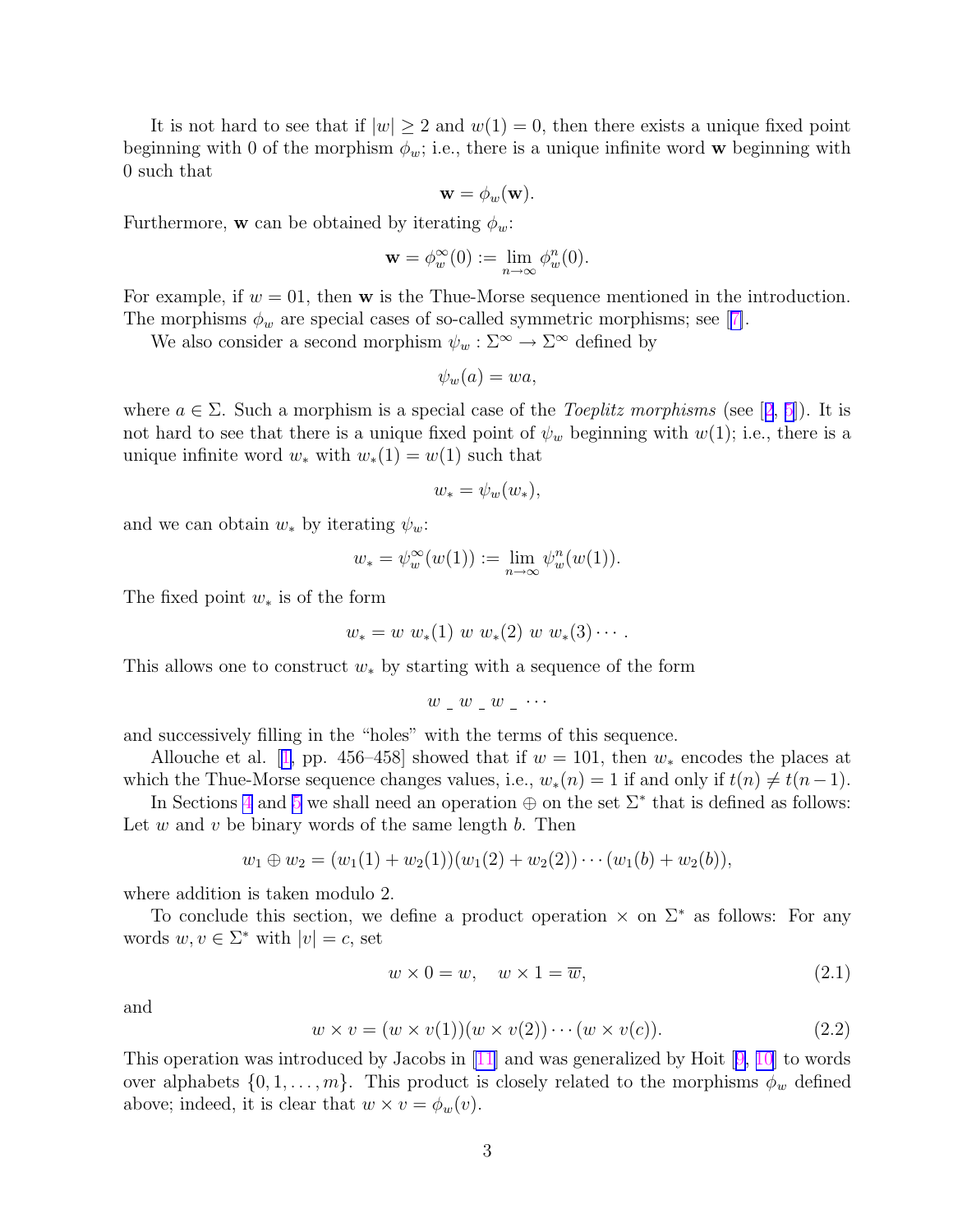### <span id="page-3-0"></span>3 Change Sequences

Let C be the set of indices n such that  $t_2(n-1) \neq t_2(n)$ , where

$$
\{t_2(n)\}_{n=0}^{\infty} = \{0, 1, 1, 0, 1, 0, 0, 1, 1, 0, 0, 1, 0, 1, 1, 0, \ldots\}
$$

is the Thue-Morse sequence. As stated in the Introduction (see Theorem B), the set  $C$  is characterized by the property that  $n \in C$  if and only if an even power of 2 exactly divides n. In this section we generalize this result to the class of all fixed points of the morphisms  $\phi_w$ . To this end, we introduce the concept of a change sequence of a word as follows:

**Definition 3.1.** Let w be a finite or infinite word with  $|w| \geq 2$ . We define the change sequence  $C_w$  of w as the sequence of  $n \in \{1, 2, \ldots, |w|-1\}$  such that  $w(n) \neq w(n+1)$ .

For example, if  $w = 0010$  and **w** is the associated infinite word, i.e.,

#### $\mathbf{w} = 0010001011010010 \cdots$

then  $C_w = \{2, 3\}$  and  $C_w = \{2, 3, 6, 7, 8, 10, 11, 12, \ldots\}.$ 

In the following theorem we give a general method for determining  $C_{\mathbf{w}}$  for an arbitrary fixed points w.

**Theorem 3.1.** Let w be a word with  $|w| = b \ge 2$  such that  $w(1) = w(b) = 0$ , let  $\mathbf{w} = \phi_w^{\infty}(0)$ , and let  $C_w$  be the change sequence of w. Then  $C_w = \{n \in \mathbb{N} : d_b(n) \in C_w\}$ , where  $d_b(n)$  is the last non-zero digit in the base-b representation of n.

*Proof.* Let  $w = t_1t_2\cdots t_b$ . Since for  $1 \leq r \leq b-1$  we have  $d_b(n) = r$  if and only if  $n = b^{i}(bk + r)$  for some  $i, k \geq 0$ , it suffices to show that

$$
C_{\mathbf{w}} = \{b^i(bk + r) : i, k \ge 0, \quad r \in C_w\}.
$$
\n(3.1)

To prove this, it suffices to show the following two equivalences:

$$
r \in C_w \iff bk + r \in C_w \qquad (k \ge 0, \ 1 \le r \le b - 1). \tag{3.2}
$$

$$
m \in C_{\mathbf{w}} \iff bm \in C_{\mathbf{w}} \qquad (m \ge 1). \tag{3.3}
$$

To prove (3.2), notice that  $\mathbf{w} = w_0w_1w_2w_3...$  with  $w_k \in \{w, \overline{w}\}\)$  for all k. Clearly we have  $C_w = C_{w_k}$  for all k. Since the words  $w_k$  all have length b, for  $1 \le r \le b$  the  $(bk + r)$ th letter in w is equal to the rth letter in  $w_k$ . Hence, for  $1 \leq r \leq b-1$  and all k, we have  $\mathbf{w}(bk + r) \neq \mathbf{w}(bk + r + 1)$  if and only if  $w_k(r) \neq w_k(r + 1)$ ; i.e.,  $bk + r \in C_\mathbf{w}$  if and only if  $r \in C_{w_k} = C_w$ . This proves (3.2).

To show that (3.3) holds, fix  $m \ge 1$  and choose  $j \ge 1$  such that  $1 \le m \le b^j$ . We set

$$
v = \phi_w^j(t_1) = t_1 t_2 \cdots t_{b^j}
$$

and note that  $m \in C_{\bf w}$  if and only if  $m \in C_{v}$ . By definition,  $m \in C_{v}$  if and only if  $t_m \neq t_{m+1}$ , which is equivalent to

$$
\phi_w(t_m) = \phi_w(t_{m+1}).
$$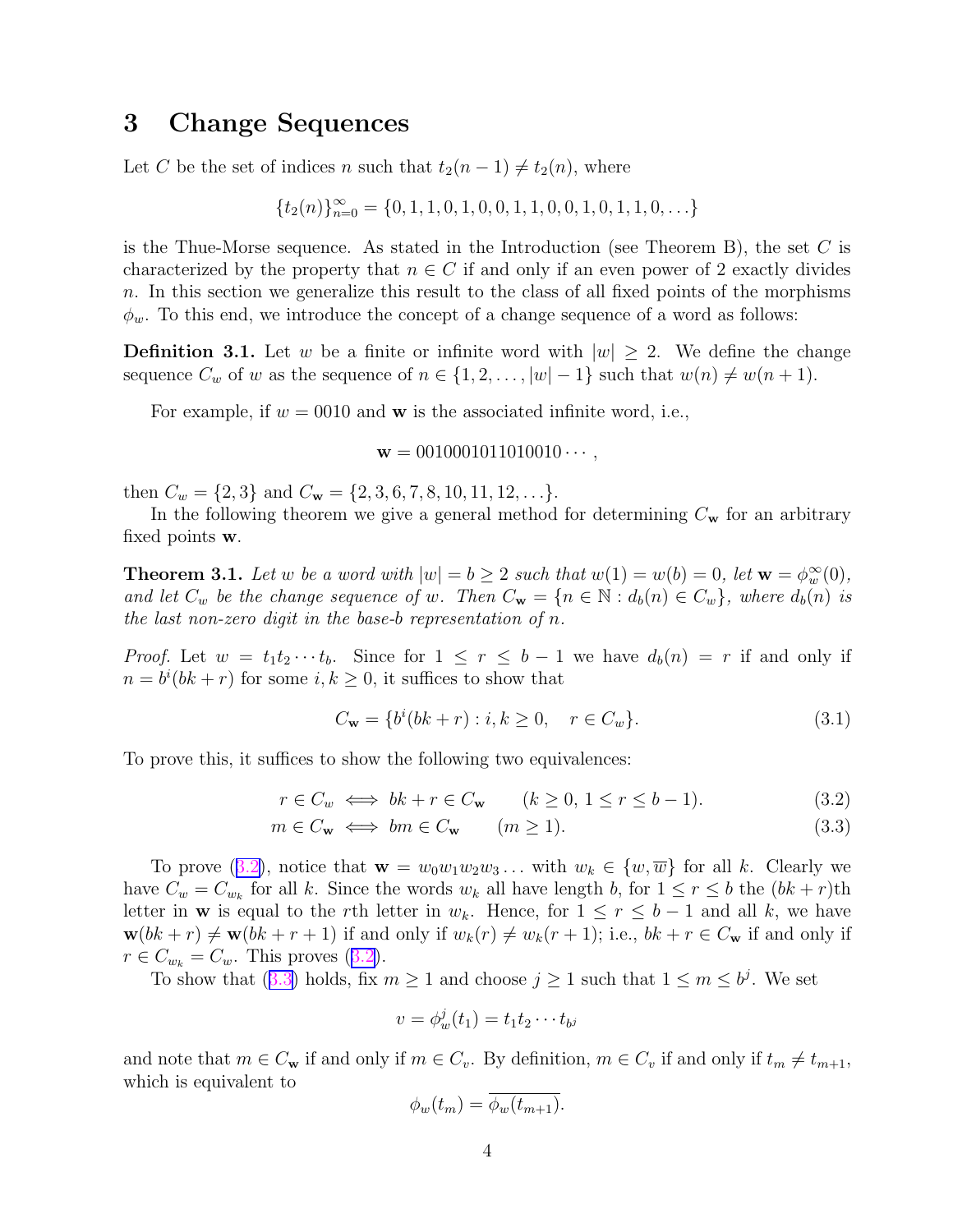<span id="page-4-0"></span>Now consider

$$
\phi_w(v) = \phi_w^{j+1}(t_1)
$$
  
=  $\phi_w(t_1)\phi_w(t_2)\cdots\phi_w(t_m)\phi_w(t_{m+1})\cdots\phi_w(t_b)$   
=  $\phi_w(t_1)\phi_w(t_2)\cdots\phi_w(t_m)\overline{\phi_w(t_m)}\cdots\phi_w(t_b).$ 

Since  $|\phi_w(t_i)| = b$  for all i and  $\phi_w(t_m)$  begins and ends with the same letter, it follows that  $m \in C_{\mathbf{w}}$  is equivalent to  $bm \in C_{\phi_w(v)} \subset C_{\mathbf{w}}$ .  $\Box$ 

**Remark.** Theorem [3.1](#page-3-0) requires that  $w$  begins and ends with a 0. However, it is easy to check that for any word w with  $w(1) = 0$ , the word  $v = \phi_w(w) = \phi_w(\phi_w(0))$  both begins and ends with a 0. Thus we can find the change sequence of **w** by applying Theorem [3.1](#page-3-0) to the word v and noting that  $\mathbf{v} = \lim_{n \to \infty} \phi_v^n(0) = \lim_{n \to \infty} \phi_w^n(0) = \mathbf{w}$ .

By the result of Allouche et al. quoted in the Introduction (Theorem B), the change sequence of 01 is given by

$$
C_{01} = \{ n = 2^{2i}m : i \ge 0, \quad m \text{ odd} \}. \tag{3.4}
$$

We now verify this with Theorem [3.1.](#page-3-0) Since  $w = 01$  ends in a 1, we must apply the theorem to  $v = \phi_{01}(01) = 0110$ . We have  $|v| = 4$  and  $C_v = \{1, 3\}$ , and so by Theorem [3.1](#page-3-0) it follows that

$$
C_{01} = \{n = 4^{i}(4k + r) : i, k \ge 0, r \in \{1, 3\}\}\
$$

$$
= \{n = 4^{i}m : i \ge 0, m \text{ odd}\}\
$$

$$
= \{n = 2^{2i}m : i \ge 0, m \text{ odd}\},
$$

which proves  $(3.4)$ .

### 4 First Differences

In this section we define the concept of the first difference of a word, and we determine the first differences of words  $\phi_w^{\infty}(0)$  for  $w(1) = 0$ . First Differences of words over a general alphabet have been used implicitly in a recent paper of Frid [[7,](#page-10-0) pp. 359–360]. For first differences of infinite integer sequences in a different context, see Chalice [[6\]](#page-10-0).

**Definition 4.1.** We define the first difference of a finite or infinite word  $w$  to be the word

$$
\Delta w = (w_1(2) - w_1(1))(w_1(3) - w_1(2)) \cdots,
$$

where subtraction is interpreted modulo 2.

Note that  $|\Delta w| = |w| - 1$  for w of finite length. The following lemma relates the concept of a first difference to that of the change sequence introduced in Section [3.](#page-3-0) The proof is trivial.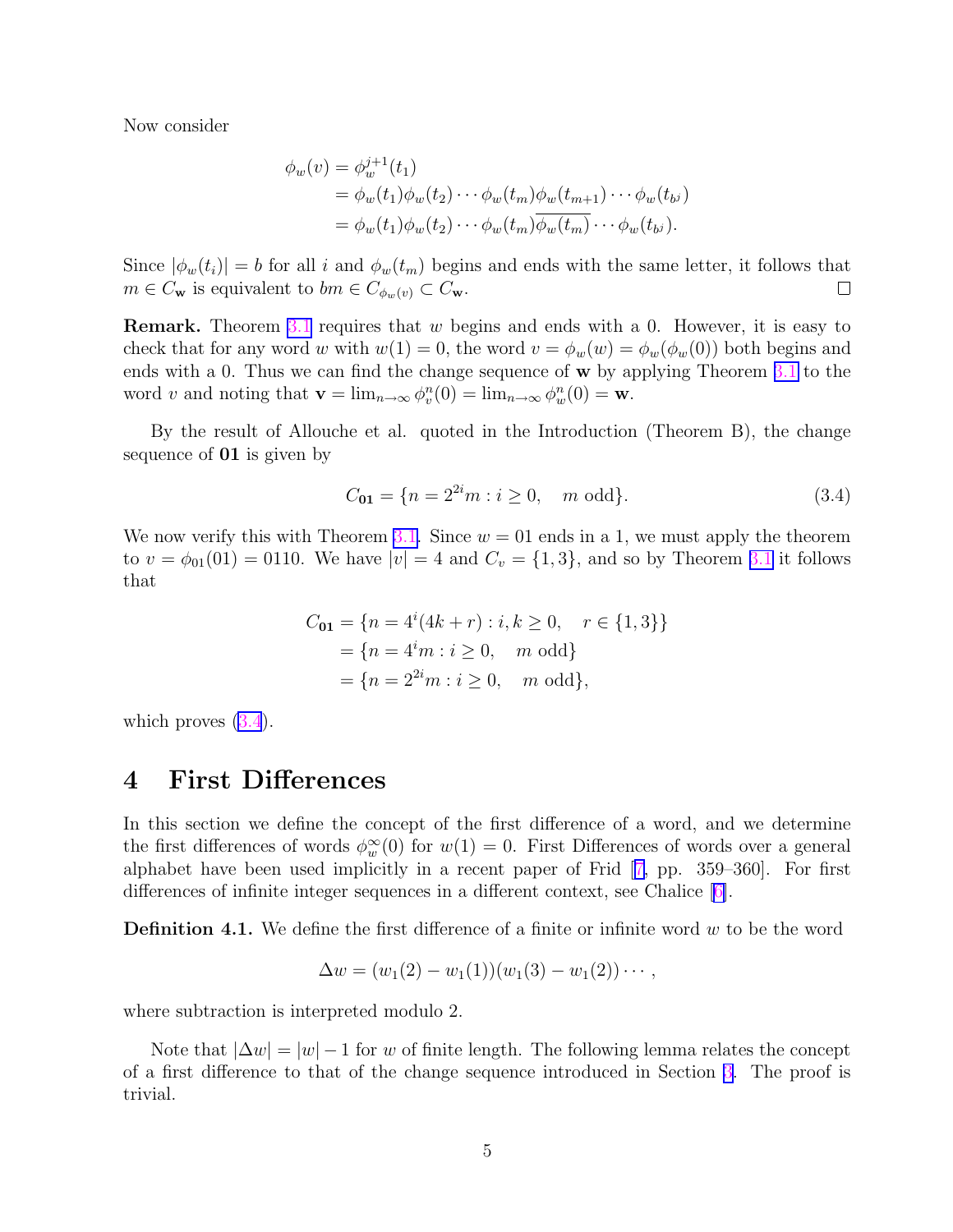<span id="page-5-0"></span>**Lemma 4.1.** Let w be a word. Then  $\Delta w(i) = 1$  if and only if  $i \in C_w$ .

Recall the sum operator  $\oplus$ , defined in Section [2](#page-1-0) as the term-wise addition of two words modulo 2. The next lemma states the relationship between the first difference of a sum and the sum of the first differences:

**Lemma 4.2.** Let  $w_1$  and  $w_2$  be finite words. Then  $\Delta(w_1 \oplus w_2) = \Delta w_1 \oplus \Delta w_2$ .

We now turn to the first differences of fixed points w. Notice, for example, that if  $w = 011010$ , then  $\Delta w = 10111$ . Now consider

 $\phi_w(w) = 011010 \cdot 100101 \cdot 100101 \cdot 011010 \cdot 100101 \cdot 011010.$ 

Computing the first difference of  $\phi_w(w)$ , we obtain

$$
\Delta(\phi_w(w)) = 10111 \underline{1} 10111 \underline{0} 10111 \underline{1} 10111 \underline{1} 10111 \underline{1} 10111
$$
  
=  $\Delta w \, \Delta w(1) \, \Delta w \, \Delta w(2) \, \Delta w \, \Delta w(3) \, \Delta w \, \Delta w(4) \, \Delta w \, \Delta w(5) \, \Delta w$   
=  $\psi_{\Delta w}(\Delta w) \Delta w$ ,

where  $\psi_{\Delta w}$  is the map introduced in Section [2](#page-1-0). It is not hard to see that the latter word  $\psi_{\Delta w}(\Delta w) \Delta w$  agrees with the word  $\psi_{\Delta w}(\psi_{\Delta w}(\Delta w(1)))$  in all but the rightmost position. Since  $\phi_w^{\infty}(0) = \mathbf{w}$  and  $\psi_{\Delta w}^{\infty}(\Delta w(1)) = (\Delta w)_*,$  this suggests the following connection between  $\Delta$ w and  $(\Delta w)_*$ :

**Theorem 4.1.** Let w be a word with  $|w| = b \geq 2$  and  $w(1) = w(b) = 0$ . Then the first difference of the fixed point of the morphism  $\phi_w$  is exactly the fixed point of  $\psi_{\Delta w}$ , i.e.,  $\Delta \mathbf{w} = (\Delta w)_*.$ 

*Proof.* It is sufficient to show that  $\Delta \mathbf{w}(i) = 1$  if and only if  $(\Delta w)_*(i) = 1$ .

Case 1.  $i \neq 0 \pmod{b}$ . Then we have  $i = bk + r$ , where  $k \geq 0$  and  $1 \leq r \leq b-1$ . By the construction of  $(\Delta w)_*$  we have  $(\Delta w)_*(i) = 1$  if and only if  $\Delta w(r) = 1$ . By Lemma [4.1](#page-4-0) this holds if and only if  $r \in C_w$ . As in the proof of Theorem [3.1](#page-3-0), we see that  $r \in C_w$  holds if and only if  $i = bk + r \in C_{\mathbf{w}}$ . Hence,  $(\Delta w)_*(i) = 1$  holds if and only if  $i \in C_{\mathbf{w}}$ , which by Lemma [4.1](#page-4-0) is equivalent to  $\Delta \mathbf{w}(i) = 1$ .

Case 2.  $i \equiv 0 \pmod{b}$ . Then  $i = b^j m$  for some  $j \ge 0$ , with  $m \not\equiv 0 \pmod{b}$ . Now as in the proof of Theorem [3.1](#page-3-0) we see that  $b^j m \in C_{\bf w}$  (i.e.,  $\Delta {\bf w}(b^j m) = 1$ ) if and only if  $m \in C_{\bf w}$ . Since  $m \neq 0 \pmod{b}$ , by Case 1 we have  $m \in C_{\bf w}$  if and only if  $(\Delta w)_*(m) = 1$ . By the construction of  $(\Delta w)_*$  we see that the latter is equivalent to  $(\Delta w)_*(i) = 1$ .  $\Box$ 

### 5 Palindromes

We now turn our attention to palindromes. Recall that the complement  $\overline{w}$  is the word obtained by interchanging 0 and 1 in w. If  $|w|$  is finite, then we define the *reversal*  $w<sup>R</sup>$  to be the word w written "backwards"; that is, for  $|w|=b$ ,

$$
w^R = w(b)w(b-1)\cdots w(2)w(1).
$$

The complement and reversal operations have the following properties, whose proofs are immediate from the definitions.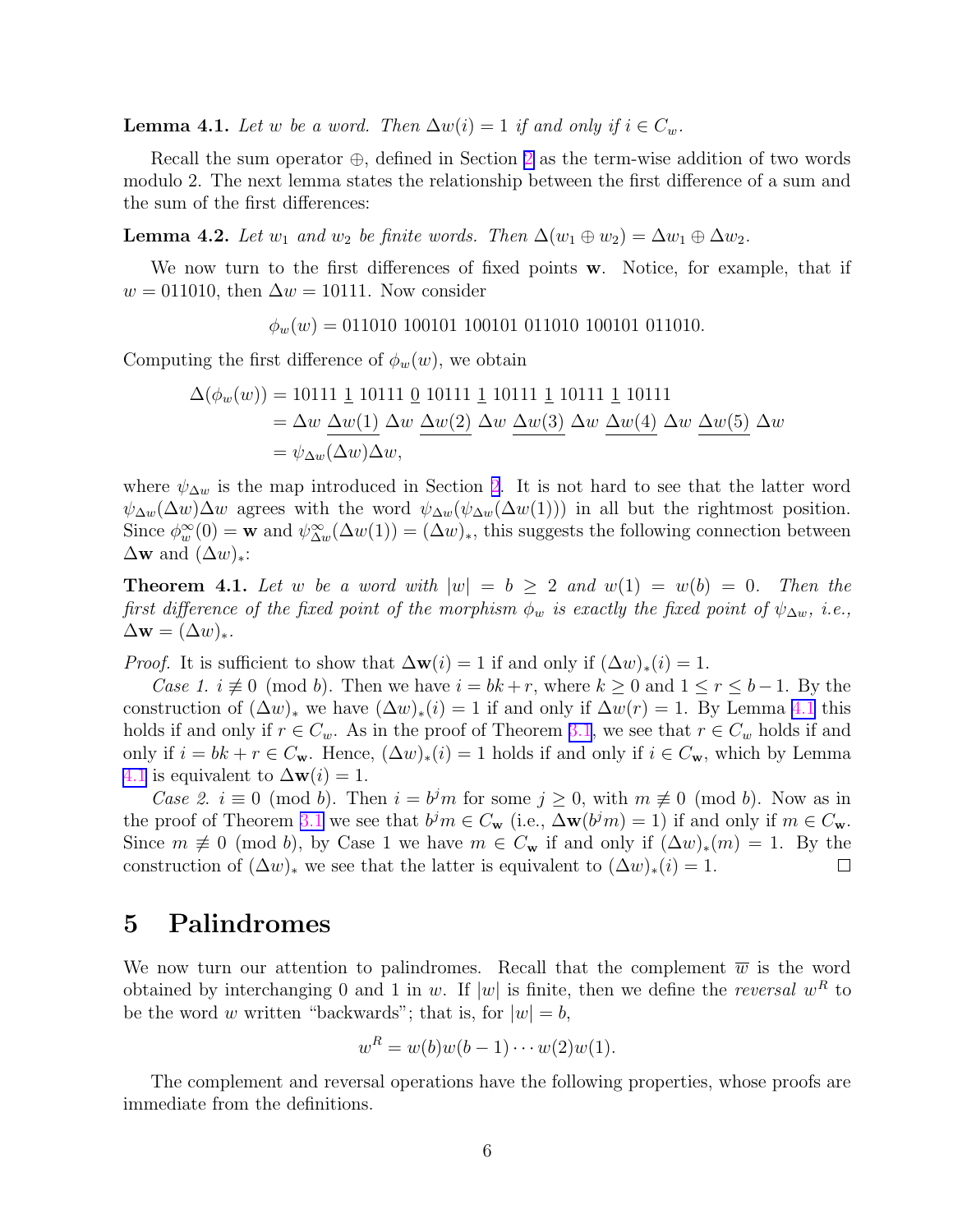#### <span id="page-6-0"></span>Proposition 5.1.

- $(i)$   $(\overline{w})^R = \overline{w^R}.$
- (*ii*)  $(w^R)^R = \overline{\overline{w}} = w$ .
- (iii)  $(\Delta w)^R = \Delta (w^R)$ .
- $(iv) (w_1w_2\cdots w_n)^R = w_n^Rw_{n-1}^R\cdots w_1^R.$

**Definition 5.1.** A *palindrome* is a word w such that  $w^R = w$ . A *skew-palindrome* is a word v such that  $v^R = \overline{v}$ . If a word is either a palindrome or a skew-palindrome, then it is said to be a *quasi-palindrome*. We denote the sets of palindromes, skew-palindromes, and quasi-palindromes by  $P$ ,  $S$ , and  $Q$ , respectively.

For example, the words 0110110 and 011001 are both quasi-palindromes. Specifically, the word 0110110 is a palindrome and the word 011001 is a skew-palindrome.

**Proposition 5.2.** Let w and v be words of lengths b and c, respectively. Then:

- (i)  $w \in \mathcal{P}$  if and only if  $w(i) = w(b i + 1)$  for  $1 \leq i \leq b$ .
- (ii)  $v \in S$  if and only if  $v(j) \neq v(c j + 1)$  for  $1 \leq j \leq c$ .
- (iii)  $v \in \mathcal{S}$  implies that |v| is even.
- (iv)  $w \in \mathcal{P}$  if and only if  $w \oplus w^R = 0 \cdots 0$ ;  $v \in \mathcal{S}$  if and only if  $w \oplus w^R = 11 \cdots 1$ .

$$
(v) \mathcal{P} \cap \mathcal{S} = \emptyset.
$$

*Proof.* (i) and (ii) follow from Definition 5.1. To prove (iii), observe that if  $|v| = c$  were odd, then  $v(j) = v(c - j + 1)$  for  $j = \lfloor c/2 \rfloor$ , which violates (ii). The last two properties follow from (i) and (ii).  $\Box$ 

Recall that the product of two words  $w$  and  $v$  is defined by

$$
w \times v = \phi_w(v).
$$

Given two sets of words U and V, we let  $U \times V$  denote the set of all words  $u \times v$ , with  $u \in \mathcal{U}$  and  $v \in \mathcal{V}$ . We show that quasi-palindromes are closed with respect to this product operation.

**Proposition 5.3.** Let w and v be finite words. Then  $w, v \in \mathcal{Q}$  if and only if  $w \times v \in \mathcal{Q}$ . Moreover, we have the following containment relations:

$$
\mathcal{P} \times \mathcal{P} \subset \mathcal{P},\tag{5.1}
$$

$$
\mathcal{P} \times \mathcal{S} \subset \mathcal{S},\tag{5.2}
$$

- $S \times \mathcal{P} \subset \mathcal{S},$  (5.3)
- $S \times S \subset \mathcal{P}.$  (5.4)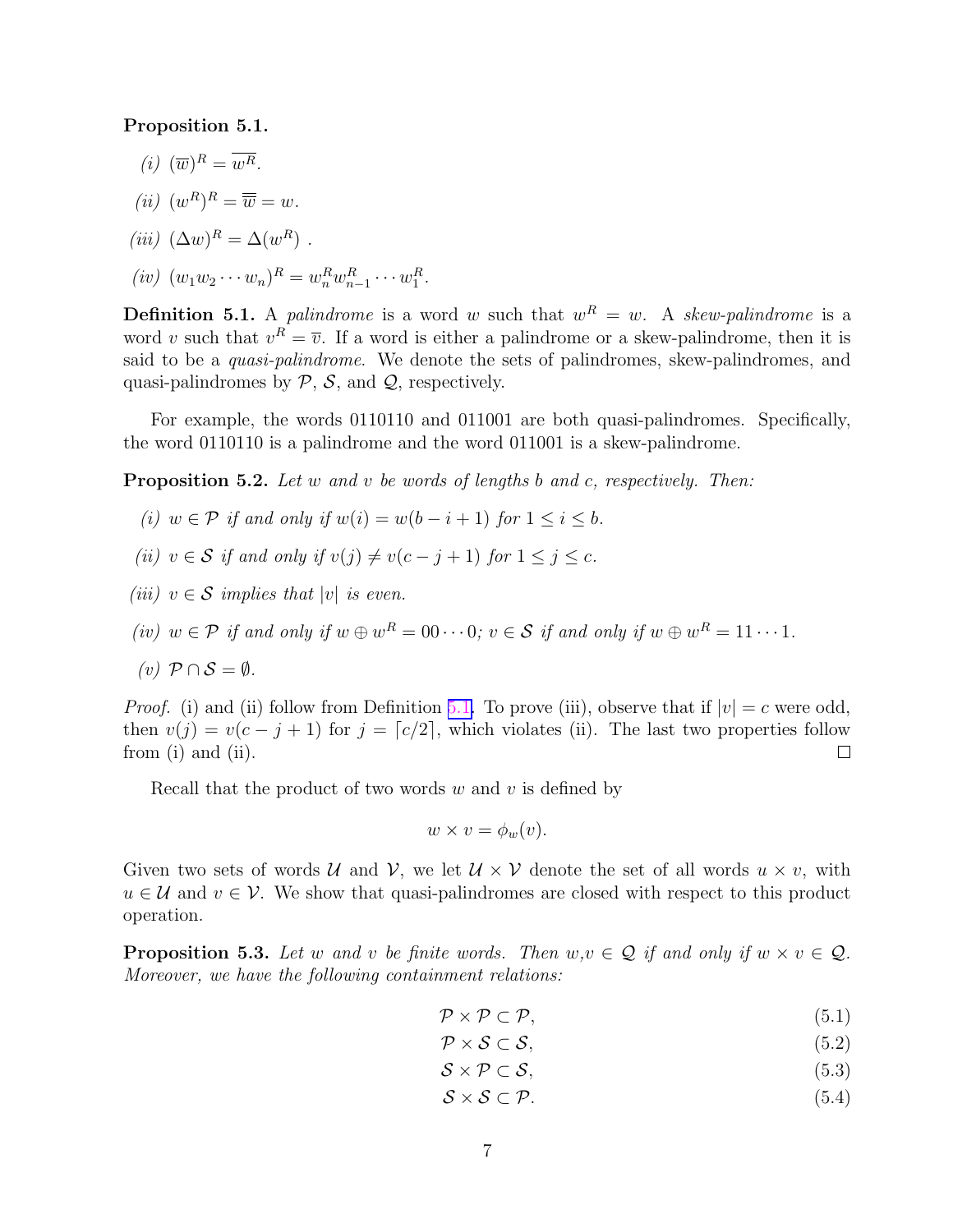*Proof.* Suppose first that  $w, v \in \mathcal{P}$  with  $|w| = b$  and  $|v| = c$ . Then

$$
w \times v = \phi_w(v) = w_1 w_2 \cdots w_c,
$$

with  $w_i = \phi_w(v(i))$  for  $1 \leq i \leq c$ . Notice for each i that we have  $w_i \in \{w, \overline{w}\} \subset \mathcal{P}$ . Applying Proposition [5.1](#page-5-0) (iv), we obtain

$$
(\phi_w(v)) \oplus (\phi_w(v))^R = w_1w_2 \cdots w_c \oplus w_c^R w_{c-1}^R \cdots w_1^R
$$
  
=  $(w_1 \oplus w_c^R)(w_2 \oplus w_{c-1}^R) \cdots (w_c \oplus w_1^R).$ 

Since  $v \in \mathcal{P}$ , Proposition [5.2](#page-6-0) (i) implies

$$
w_i = \phi_w(v(i))
$$
  
=  $\phi_w(v(c-i+1))$   
=  $w_{c-i+1}$ .

Since  $w_i \in \mathcal{P}$ , it follows from this and Proposition [5.2](#page-6-0) (iv) that

$$
(w_i \oplus w_{c-i+1}^R) = (w_i \oplus w_i^R)
$$
  
= 00 ··· 0.

Hence

$$
(\phi_w(v)) \oplus (\phi_w(v))^R = 00 \cdots 0,
$$

which implies that  $\phi_w(v) \in \mathcal{P}$ . This proves [\(5.1](#page-6-0)). The relations ([5.2](#page-6-0))–[\(5.4](#page-6-0)) can be proved by similar arguments. It follows from (10.1)–(10.4) that  $\phi_w(v) \in \mathcal{Q}$  whenever  $w \in \mathcal{Q}$  and  $v \in \mathcal{Q}$ .

Conversely, suppose  $\phi_w(v) \in \mathcal{Q}$ . Then  $\phi_w(v)$  is given by

$$
\phi_w(v) = \phi_w(v(1))\phi_w(v(2))\cdots\phi_w(v(c)).
$$

By definition  $\phi_w(v) \in \mathcal{Q}$  implies that either

$$
\phi_w(v) = (\phi_w(v))^R
$$

or

$$
\overline{\phi_w(v)} = (\phi_w(v))^R.
$$

In particular, we have

$$
\phi_w(v(1)) = (\phi_w(v(c)))^R
$$

or

$$
\overline{\phi_w(v(1))} = (\phi_w(v(c)))^R.
$$

It follows that either  $w = w^R$  or  $\overline{w} = w^R$ , and in any case we have  $w \in \mathcal{Q}$ . It remains to be shown that  $v \in \mathcal{Q}$ , and to do this we again distinguish several cases. Suppose first that  $w \in \mathcal{P}$  and  $\phi_w(v) \in \mathcal{S}$ . Now  $\phi_w(v)$  is of the form

$$
\phi_w(v) = \phi_w(v(1))\phi_w(v(2))\cdots\phi_w(v(c)).
$$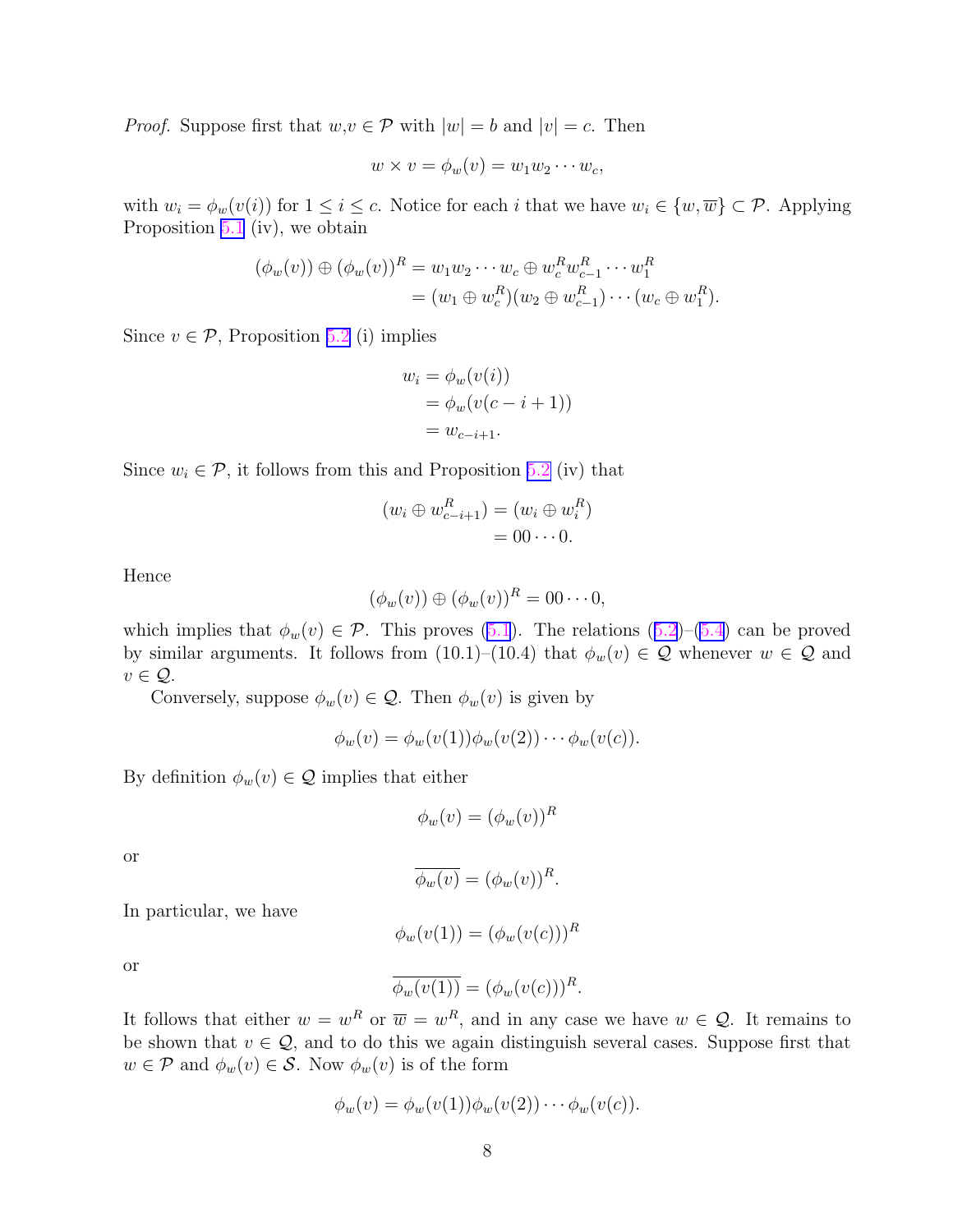<span id="page-8-0"></span>By our assumption that  $\phi_w(v) \in \mathcal{S}$  it follows that

$$
\overline{\phi_w(v(i))} = (\phi_w(v(c-i+1)))^R
$$
\n(5.5)

for  $1 \leq i \leq c$ . If  $v(i) = 0$ , then  $(5.5)$  and our assumption  $w \in \mathcal{P}$  implies that  $v(c-i+1) = 1$ . Likewise,  $v(i) = 1$  implies that  $v(c - i + 1) = 0$ . Hence we have  $v(i) \neq v(c - i + 1)$  for all i, so  $v \in \mathcal{S}$  by Proposition [5.2](#page-6-0) (ii). The proofs of the remaining cases are similar.  $\Box$ 

We now characterize first differences of palindromes.

**Lemma 5.1.** Given a finite word  $w \in \Sigma^*$  with  $|w| \geq 2$ , we have  $w \in \mathcal{Q}$  if and only if  $\Delta w \in \mathcal{P}$ .

*Proof.* Applying Proposition [5.2](#page-6-0) (iv), it follows that  $\Delta w \in \mathcal{P}$  is equivalent to

$$
00\cdots 0 = \Delta w \oplus (\Delta w)^R
$$
  
=  $\Delta w \oplus \Delta (w^R)$  (Prop. 5.1(iii))  
=  $\Delta (w \oplus w^R)$  (Lemma 4.2).

Hence  $w \oplus w^R$  is either  $00 \cdots 0$  or  $11 \cdots 1$ , and by Proposition [5.2](#page-6-0) (iv) this is equivalent to  $w \in \mathcal{Q}$ .  $\Box$ 

We now consider palindromes in infinite words of the form

$$
w_* = \psi_w^{\infty}(w(1))
$$

introduced in Section [2](#page-1-0).

**Lemma 5.2.** Let w be a finite word. If  $w_*$  contains arbitrarily long palindromes, then w itself is a palindrome.

*Proof.* Let v be a subword of  $w_*$  that is a palindrome. Then v is of the form

$$
v = x[u_1]w[u_2]w\cdots w[u_n]y,
$$
\n
$$
(5.6)
$$

where  $[u_i]$  for  $1 \leq i \leq n$  are the letters filling the "holes" arising in the construction of  $w_*,$ and x and y are a suffix and prefix of w, respectively. (We allow the possibility that x or  $y$ or both are empty.)

Suppose first that  $|x| = |y|$ . If we subtract  $|x| + 1$  letters from each side of (5.6), then the remaining word

$$
v_0 = w[u_2]w[u_3] \cdots [u_{n-1}]w \tag{5.7}
$$

is still a palindrome. Notice that  $v_0$  both begins and ends with w. Since  $v_0 \in \mathcal{P}$ , it follows that  $w = w^R$ , and hence  $w \in \mathcal{P}$ .

Now assume without loss of generality that  $|x| > |y|$ . Let  $|w| = b$ , and let  $|x| = b - m$ for some m with  $0 \le m < b$ . Then  $|y| = b - m - r$  for some r with  $1 \le r \le b - m$  (since  $|x| > |y|$ ). Now let  $x_1$  be the suffix of x of length  $|x| - |y| - 1$ , so that  $|x_1| = r - 1$ . If we remove  $|y| + 1$  letters from each side of v, then the resulting word

$$
v_1 = x_1[u_1]w[u_2] \cdots [u_{n-1}]w \tag{5.8}
$$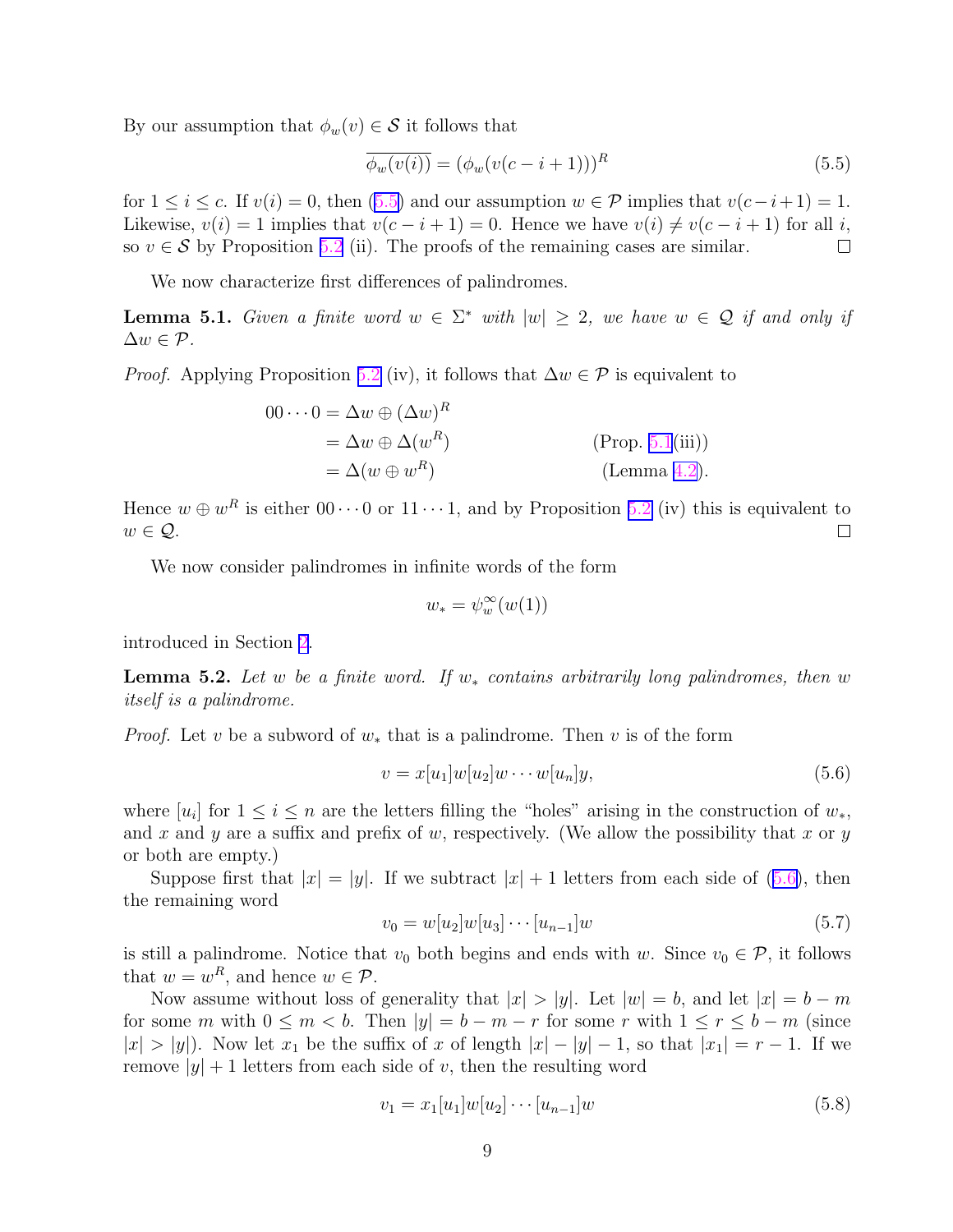<span id="page-9-0"></span>must still be a palindrome. Since  $x_1$  is a suffix of w, we can write w as

$$
w = aw(b - r + 1)x_1,
$$
\n(5.9)

where a is the prefix of w of length  $b - r$ , and  $w(b - r + 1)$  is the  $(b - r + 1)$ st letter of w. Substituting  $(5.9)$  into  $(5.8)$  $(5.8)$  we obtain

$$
v_1 = x_1[u_1]aw(b - r + 1)x_1[u_2] \cdots [u_{n-1}]aw(b - r + 1)x_1.
$$
\n(5.10)

Subtracting  $r - 1$  letters from each side of  $(5.10)$ , we obtain

$$
v_2 = [u_1]aw(b - r + 1)x_1[u_2] \cdots [u_{n-1}]aw(b - r + 1), \tag{5.11}
$$

which again is a palindrome. Since  $v_2 \in \mathcal{P}$ , it follows that

$$
[u_1]aw(b - r + 1) = ([u_{n-1}]aw(b - r + 1))^R
$$
  
=  $w(b - r + 1)a^R[u_{n-1}].$ 

Hence  $[u_1] = w(b - r + 1) = [u_{n-1}]$ . Proceeding inductively (by removing at each step  $b + 1$ ) letters from each side) we see that  $[u_1] = [u_2] = \cdots = [u_{n-1}]$ . Since, by assumption,  $w_*$ contains arbitrarily long palindromes, we can take  $n$  in  $(5.6)$  $(5.6)$  arbitrarily large. In particular, the "holes" arising in the construction of  $w_*$  must include arbitrarily long strings of consecutive 0's or consecutive 1's. This is only possible if  $w = 00 \cdots 0$  or  $w = 11 \cdots 1$ . Thus w is a palindrome.  $\Box$ 

**Remark.** The converse of the lemma is also true (though we will not need this fact here): If w is a palindrome, then  $w_*$  contains arbitrarily long palindromes.

We are now ready to state and prove our main result, giving us a necessary and sufficient condition for a fixed point w to contain palindromes of arbitrary length. For similar subject matter, see Hof, Knill, and Simon [\[8](#page-10-0)].

**Theorem 5.1.** Let w be a finite word with  $|w| = b \geq 2$ , and  $w(1) = 0$ . Then w contains arbitrarily long palindromes if and only if w is a quasi-palindrome.

*Proof.* Suppose first that  $w \in \mathcal{Q}$ . Then by Proposition [5.3](#page-6-0) we have  $\phi_w(w) \in \mathcal{P}$ , and hence  $\phi_w^{2n+1}(w) \in \mathcal{P}$  for all *n*. Thus  $\phi_w^{\infty}(w) = \mathbf{w}$  contains arbitrarily long palindromes.

Conversely, if w contains arbitrarily long palindromes, then by Lemma [5.1](#page-8-0) its first difference  $\Delta$ w also contains arbitrarily long palindromes. If  $w(b) = 0$ , then we can apply Theorem [4.1](#page-5-0) to conclude that  $(\Delta w)_*$  contains arbitrarily long palindromes. By Lemma [5.2](#page-8-0) it follows that  $\Delta w \in \mathcal{P}$ , which by Lemma [5.1](#page-8-0) implies that  $w \in \mathcal{Q}$ . If  $w(b) = 1$ , then we cannot apply Theorem [4.1](#page-5-0) directly to w. However, we may apply the theorem to the word  $u = \phi_w(w)$  to obtain  $\Delta \mathbf{w} = \Delta \mathbf{u} = (\Delta u)_*$ . It follows that  $(\Delta u)_*$  contains arbitrarily long palindromes. As before, this implies that  $\phi_w(w) = u \in \mathcal{Q}$ . By Proposition [5.3](#page-6-0) it follows that  $w \in \mathcal{Q}$ .  $\Box$